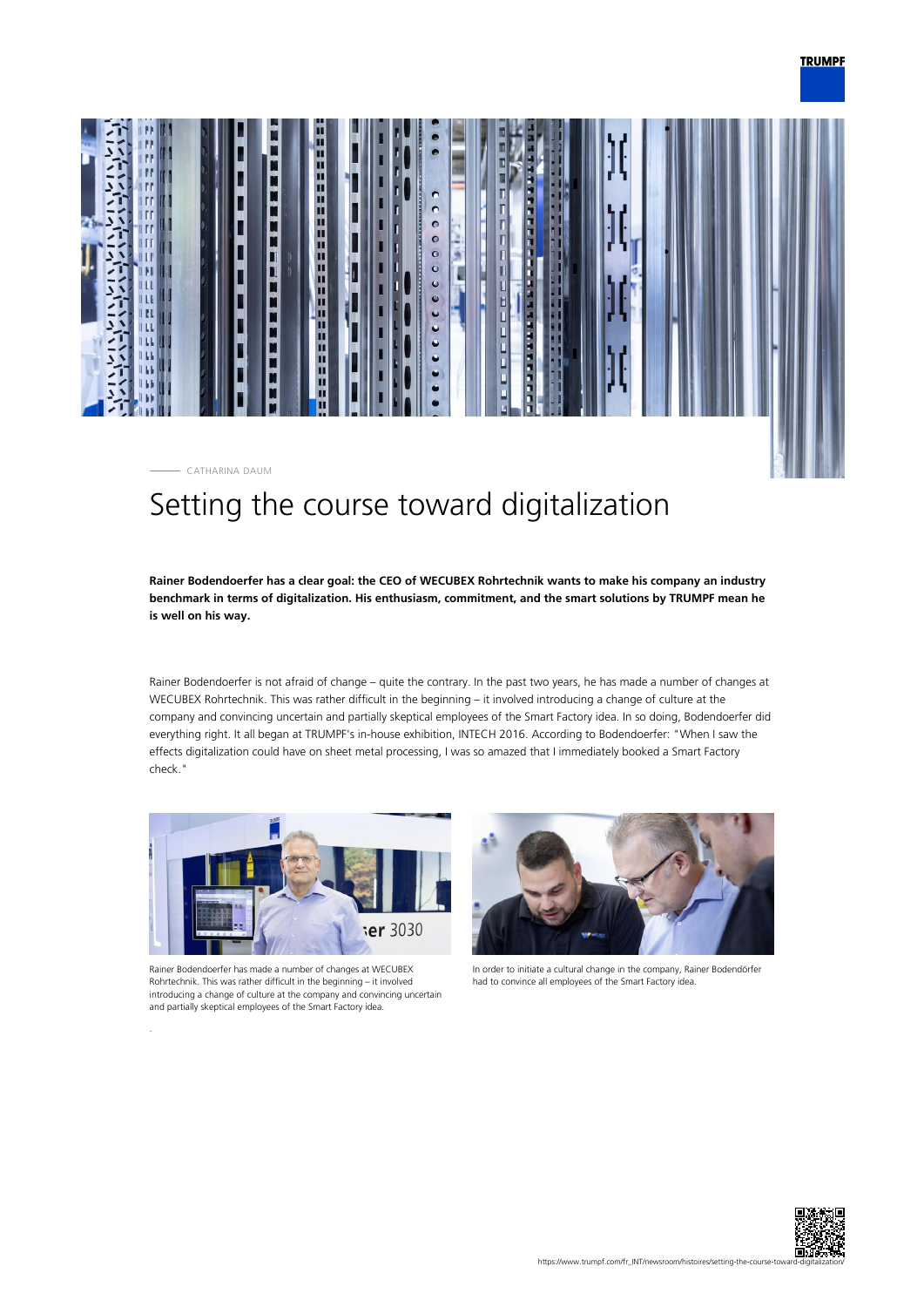



WECUBEX focuses on producing perforated, welded, and powder-coated sheet metal and tube components made of steel and stainless steel for shop fittings, the food and packaging industry, medical technology, and vehicle construction

## **High Flexibility for small lot sizes**

WECUBEX Rohrtechnik is based in Burgbernheim, Bavaria, and together with three additional sites in Germany, Austria, and the Czech Republic, is part of the WECUBEX Group. At the Burgbernheim site, the focus is on producing perforated, welded, and powder-coated sheet metal and tube components made of steel and stainless steel for shop fittings, the food and packaging industry, medical technology, and vehicle construction. The big challenge here is the small lot sizes, which require utmost flexibility during production.

## **Adrenalin through analysis**

In the first step to the new start, the TRUMPF networked production consultants determined the current status at WECUBEX. The analysis focused on indirect processes from customer requests to order processing – including programming – all the way to logistics and invoicing. "The results of this analysis were so exciting that we scrutinized our production processes right the next day," says Bodendoerfer. The consultants inspected the typical workflow based on a mass produced product. Using value stream mapping, the information and material flow, as well as the time lapse between the individual work steps, were determined.

## **Have a conversation!**

Together with his six-member Smart Factory core team and TRUMPF, Bodendoerfer first set about optimizing his shop floor management. He explains: "We now communicate across all levels. Regular cross-departmental exchange between workers, team leaders, heads of production, the sales department, all the way to management, ensures that we can identify and quickly rectify issues together.

That being said, it is not just people that are part of the conversation at WECUBEX. The consultants recommended that a total of ten machines which are important for production at WECUBEX be connected, as the basis for shop floor management. These included machines from TRUMPF as well as other vendors. The networked machines now deliver key figures such as capacity utilization, machine statuses, and reasons for disruptions to a cell phone, in real time. Bodendoerfer: "Capturing machine data is an important foundation of our shop floor management. Both of these together have brought us an increase in productivity of approximately 10 percent in 2017."





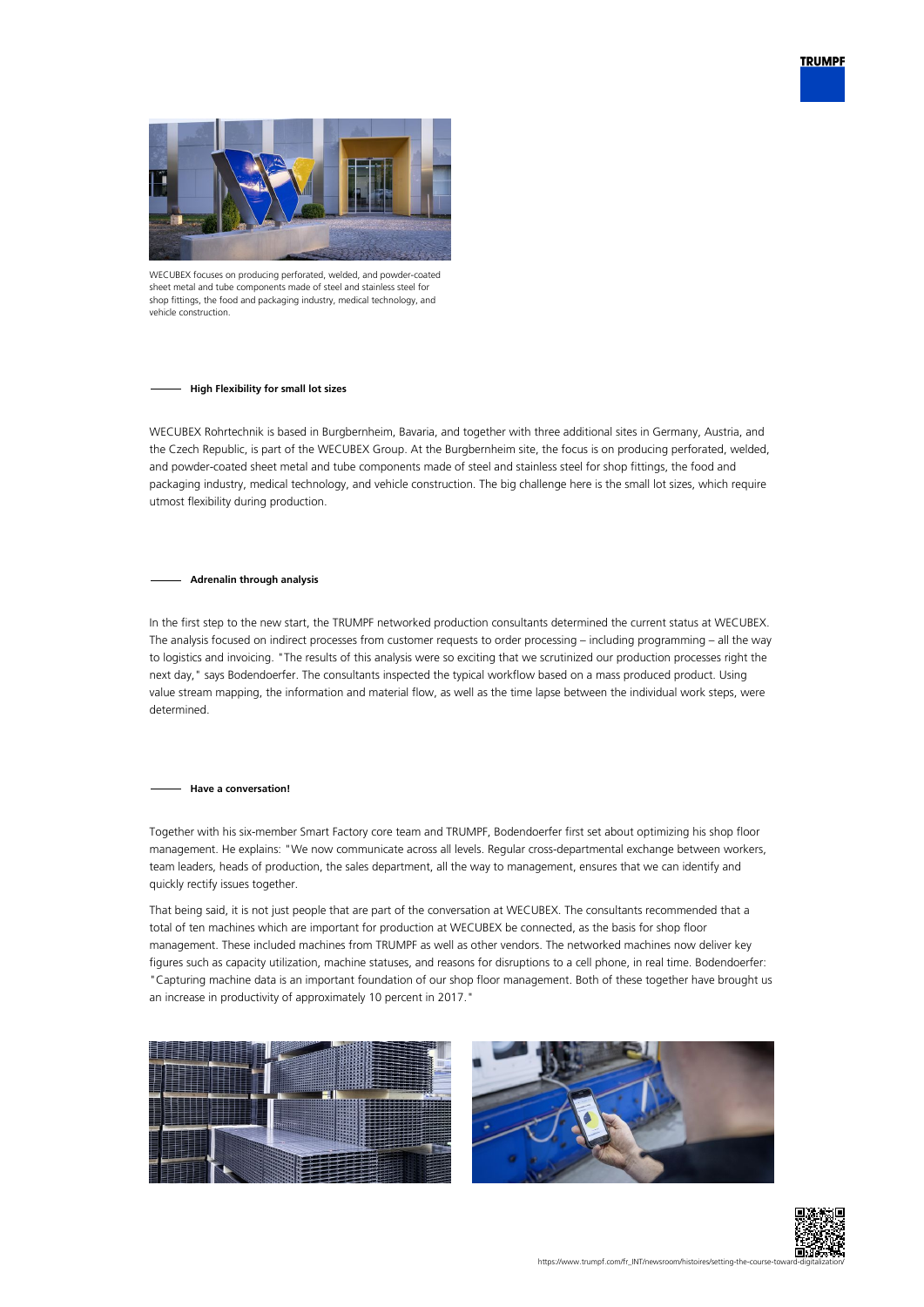

Rainer Bodendoerfer: "It was clear to us that we needed to be better in the future. Our throughput times and delivery reliability were the main areas which we wanted to tackle with consistent implementation of Smart Factory solutions.

A total of ten machines by WECUBEX are connected as the basis for shop floor management



Capturing machine data is an important foundation of WECUBEX' shop floor management. Both of these together have brought the company an increase in productivity of approximately 10 percent in 2017.

#### **Pull instead of push**

An additional large and important update was the fundamental transformation of the production strategy at WECUBEX – the change from push production to pull production. In the traditional push principle, production and material flow are controlled by a central unit. This ensures that materials, parts, and products are "pushed" through the production chain as part of a pre-set plan. This works as long as there are no disruptions at any point in the chain, for example as a result of a capacity bottleneck at a processing station. Bodendoerfer: "Up until now we were focusing on machine utilization rate. This meant that often the laser flatbed machines were cutting faster than the employees working at the bending machines could bend. The result was large numbers of half-finished and finished parts, as well as a high throughput time." Jams of this type are eliminated in pull production. Orders are produced in a just-in-time manner. This way, the processing stations downstream only demand the amount of material from upstream stations (via a decentralized control unit) that the order actually requires. Materials, parts, and products are "pulled" through the production chain. Bodendoerfer: "The parts are now flowing noticeably faster through the production process – throughput time has been reduced by 43 percent."

#### **Get lean – cut setup time in half**

In addition to traditional lean manufacturing measures such as process-optimized machine arrangement, reduced setup times also made these improvements possible. "Smaller lot sizes mean a higher setup time," explains Bodendoerfer. "But this can be clearly reduced by keeping a couple of things in mind." Workers and team leaders learned about these approaches at a 2 day setup workshop. The current setup process was analyzed and optimized in the context of lean manufacturing management. The employees who underwent this training were able to reduce setup time for the most important production systems by 50 percent.

## **Success is addictive**

Even previous skeptics in the company have now come around to the concept of a Smart Factory – this is important because Rainer Bodendoerfer has plans to continue. Once a month he and his core team revise the plan of measures (which includes approximately 100 points) and determine the next steps together. In order to accommodate small lot sizes with even more flexibility in the future, Rainer Bodendoerfer has decided on a planning system recommended by TRUMPF. This further reduces throughput times and stock numbers, thereby increasing delivery reliability. According to Bodendoerfer: "The recently implemented measures allowed us to improve our delivery reliability by 18 percent compared to the end of 2016. There must be more where that came from."

Rainer Bodendoerfer and his team are undertaking a great deal to bring WECUBEX closer to its goal of being an industry benchmark. He is being supported by the WECUBEX Group. "I keep my colleagues from the other three sites updated on everything that is happening. We at Burgbernheim are the forerunners and make the benefits of a Smart Factory tangible. I